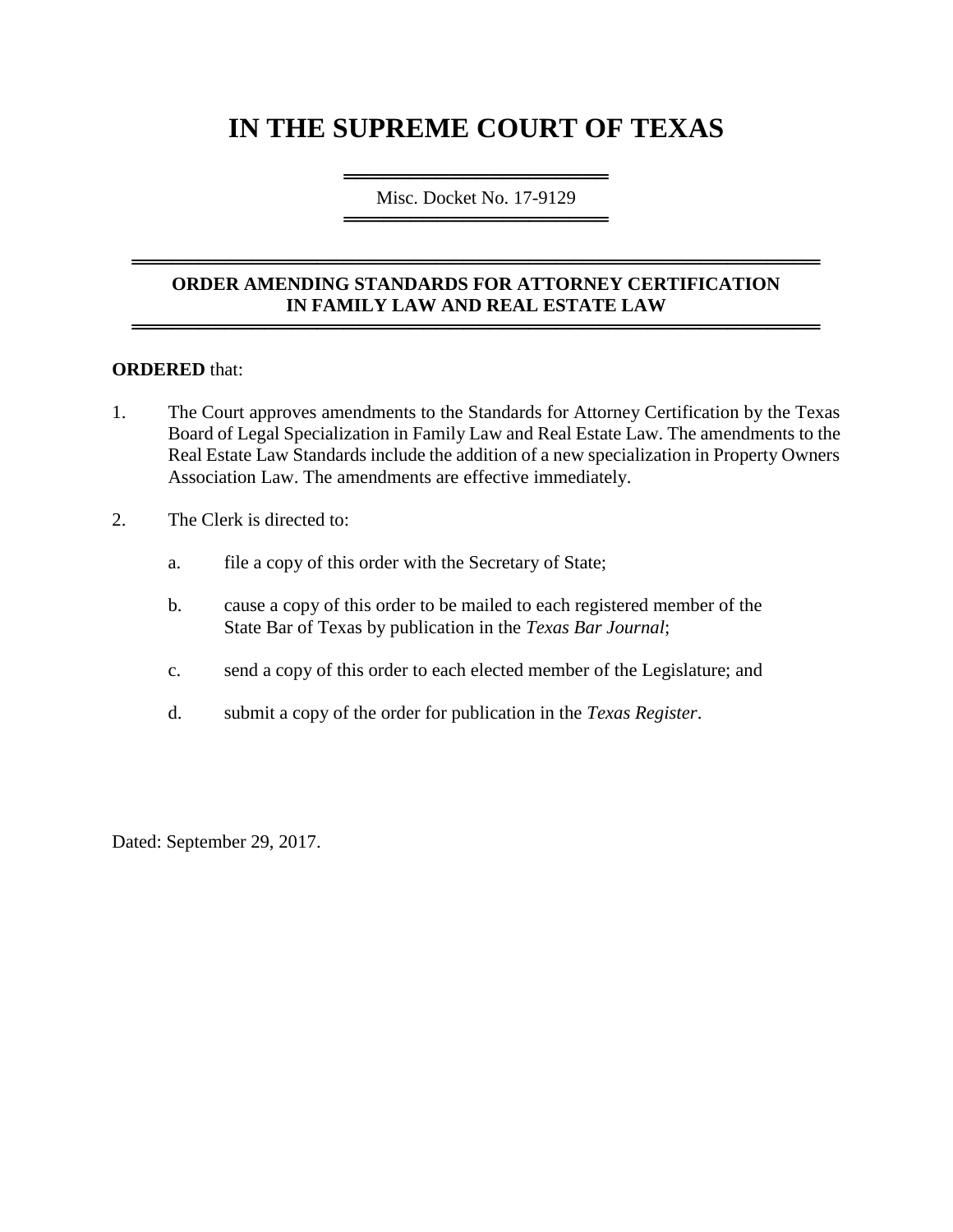Nathan L. Hecht, Chief Justice

Paul W. Green, Justice

Phil Johnson, Justice

 $26$ Don R. Willett, Justice <u>Man</u> P Eva M. Guzman, Justice Debra H. Lehrmann, Justice Jeffrey S. Hoyd, Justice V

John P. Devine, Justice

Brown, Justice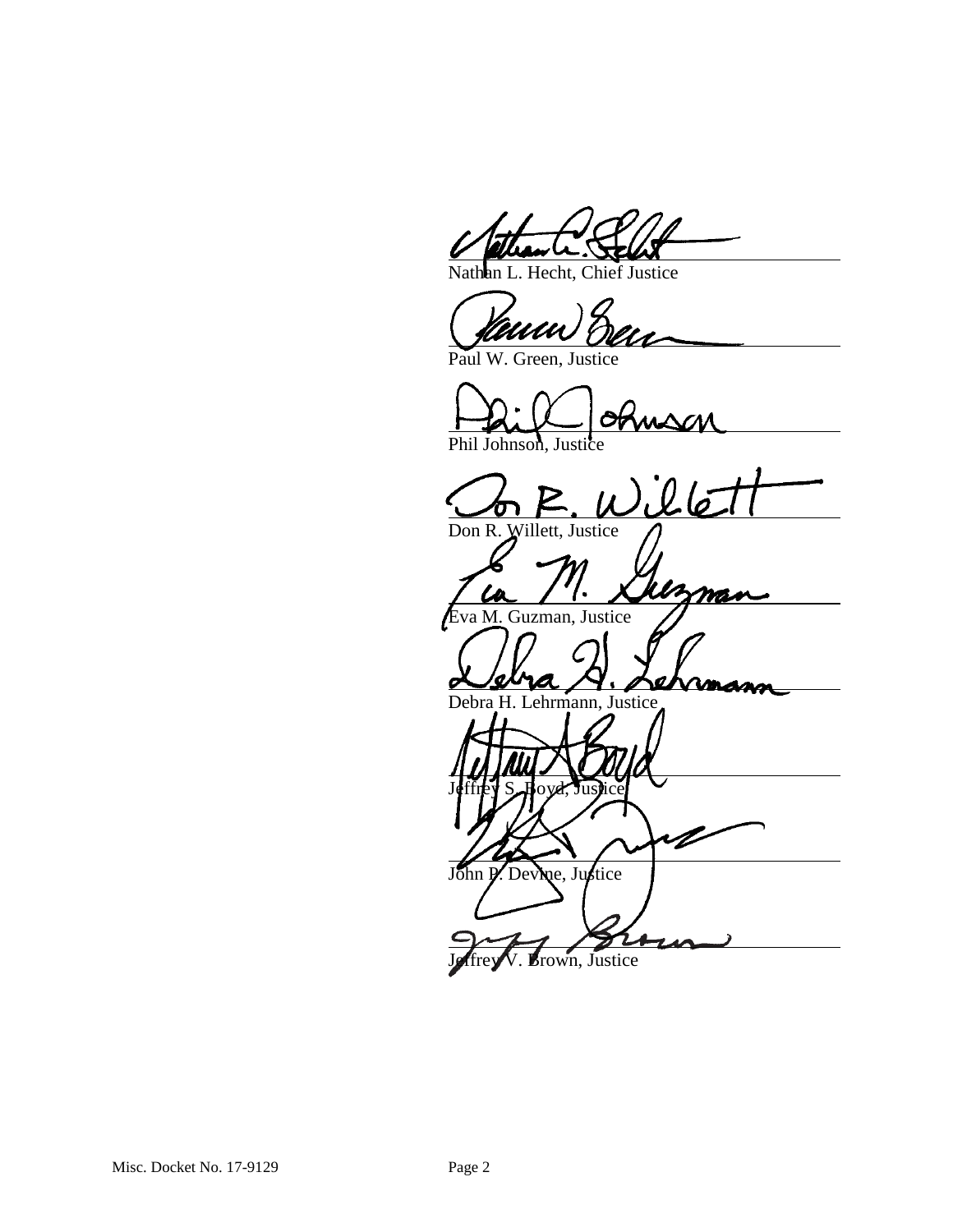# **TEXAS BOARD OF LEGAL SPECIALIZATION STANDARDS FOR ATTORNEY CERTIFICATION**

## **PART II SPECIFIC AREA REQUIREMENTS**

These are specific requirements that apply to the specialty area listed below. The specific requirements include the definitions, substantial involvement, reference, and other certification and recertification requirements for the specialty area. You will also need to refer to the Standards for Attorney Certification, Part I – General Requirements for requirements that apply to all specialty areas.

### **SECTION II FAMILY LAW**

*(Area ID: FM / Year Started: 1975)*

- **A. PURPOSE.** The purpose of these Standards is to recognize those attorneys having special competence in Family Law. In making the determination of special competence, TBLS will consider the following:
	- 1. The substance and complexity of the tasks submitted to show the required substantial involvement in the specialty area;
	- 2. The professional accomplishments of the attorney in the specialty area;
	- 3. The skill and ability of an attorney in the specialty area;
	- 4. The knowledge of the attorney as shown on the specialty area examination; and
	- 5. The character and fitness of the attorney.
- **B. DEFINITION.** Family law is the practice of law dealing with, by way of definition not limitation, matters involving:
	- the Texas Family Code, Titles 1, 2, 4 or 5;
	- Texas Penal Code, Chapter 25 (offenses against the family);
	- the law of homestead and other exempt property; the taxation law of divorce and inter-spousal transactions;
	- torts relevant to family law matters;
	- the trial of cases arising out of the above matters; and
	- appeals arising out of the above matters.

#### **C. SUBSTANTIAL INVOLVEMENT.** To demonstrate substantial involvement and special competence in Texas family law, applicant must, at a minimum, meet the following requirements.

#### 1. **Certification.**

- a. Percentage of Practice Requirement. Applicant must have devoted a minimum of 35% of his or her time practicing family law in Texas during each year of the 3 years immediately preceding application as defined in Section II, B of the Specific Area Requirements for Family Law.
- b. Task Requirements. Applicant must provide information concerning specific tasks he or she has performed in Texas family law. In evaluating experience, TBLS may take into consideration the nature, complexity, and duration of the tasks handled by applicant.
	- (1) Applicant must meet each of the following 3 categories within the 5 years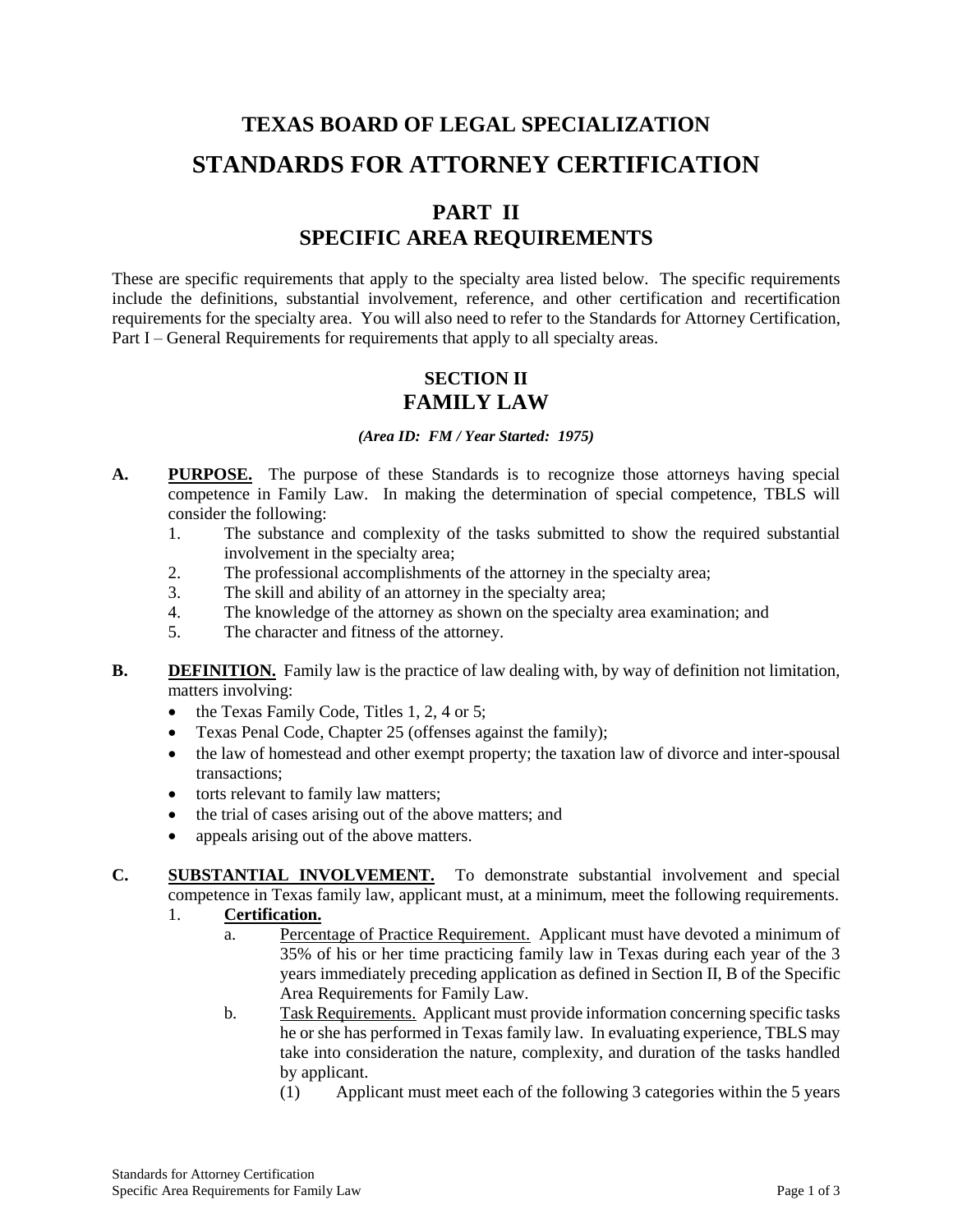immediately preceding application:

- (a) Participated as lead counsel (or as an attorney with significant and substantial involvement in the case, including actively participating in court appearances and hearing preparation) for a party or child(ren) in a total of 9 contested final trials or binding arbitrations in Texas family law cases:
	- i. in which oral testimony was taken;
	- ii. in which issues were determined by a finder of fact in a court of record or in a binding arbitration, excluding default judgments;
	- iii. at least 4 of the trials must have involved issues of property division; and
	- iv. at least 4 trials must have involved appointment or modification of conservatorship.
- (b) Participated as lead counsel (or as an attorney with significant and substantial involvement in the case, including actively participating in court appearances and hearing preparation) for a party or child(ren) in 30 contested court appearances involving issues pertaining to Texas Family Code, Titles 1, 2, 4, or 5, handled and disposed of prior to and without the necessity of a contested final hearing or trial of the matters on the merits. Contested court appearances may include, but are not limited to, temporary order hearings, discovery hearings, motions for summary judgment hearings, and other hearings if deemed sufficient for qualification by the advisory commission.
- (c) Satisfied 2 of the following 3 categories:
	- i. Within seven years preceding application, applicant must have handled the trial as lead counsel (or as an attorney with significant and substantial involvement in the case, including actively participating in court appearances and hearing preparation) for a party or child(ren) in one Texas jury trial involving family law OR 2 Texas non-family law jury trials at the county court at law, state district court level, or federal district court level submitted to the jury for decision.
	- ii. Within five years preceding application, applicant must have served as lead counsel for a party or child(ren) and filed a brief on the merits in the appeal of one civil case involving family law to a Texas court of appeals or the Supreme Court of Texas. TBLS will consider the nature, complexity, and duration of a mandamus or writ of habeas corpus in determining whether it qualifies for this category.
	- iii. Within five years preceding application, applicant must have represented a party or child(ren), or served as a mediator or arbitrator in a cumulative total of 25 Texas mediations, arbitrations, and/or collaborative law cases involving family law. TBLS will consider the nature, complexity, and duration of the mediations, arbitrations, and/or collaborative law cases in determining whether they qualify in this category.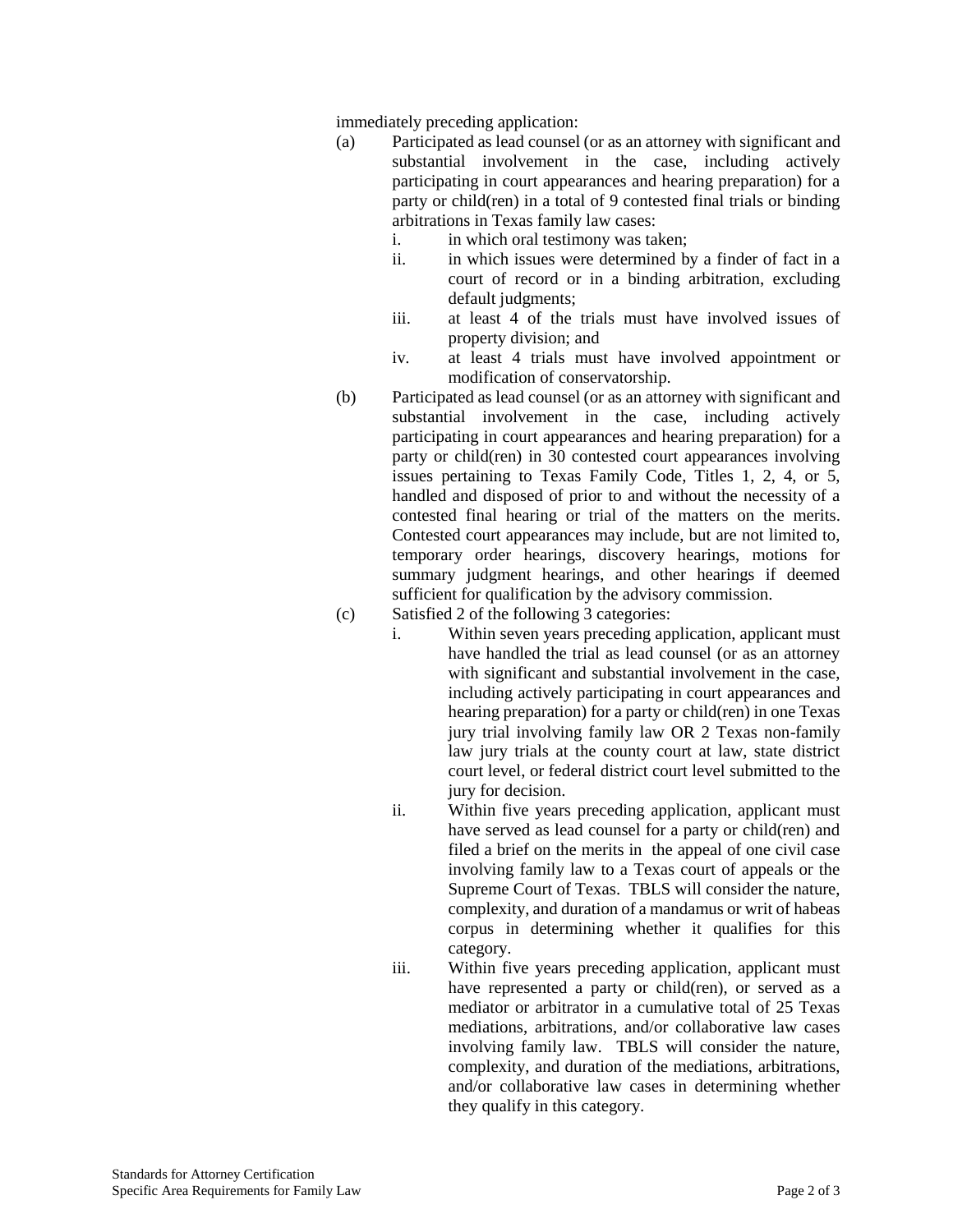- 2. **Other Considerations.** TBLS is dedicated to maintaining the highest standards in qualifying applicants for Board Certification. The members of the advisory commission embody those high standards and their judgment and discretion are a critical part of the evaluation process. In addition to the total number of matters in each category, the advisory commission can consider other factors brought to their attention. The advisory commission has discretion to recommend approval or disapproval of applicants to the TBLS Board regardless of whether the numbers in each category are met, based on circumstances such as the nature, complexity, and duration of the tasks handled by the applicant as well as the character and integrity of the applicant.
- 3. **Recertification.** Applicant must have devoted a minimum of 35% of his or her time practicing family law in Texas during each year of the 5 year period of certification as defined in Section II, B of the Specific Area Requirements for Family Law except as provided for in Part I–General Requirements, Section VI, C,1(b).
- **C. REFERENCE REQUIREMENTS.** Applicant must submit a minimum of 5 names and addresses of persons to be contacted as references to attest to his or her competence in family law.These persons must be substantially involved in family law, and be familiar with applicant's family law practice.
	- 1. **Certification.** Applicant must submit names of persons with whom he or she has had dealings involving family law matters within the 3 years immediately preceding application.
	- 2. **Recertification.** Applicant must submit names of persons with whom he or she has had dealings involving family law matters since certification or the most recent recertification.
	- 3. **Reference Types.** Applicant must submit the following types of references:
		- a. Four Texas attorneys who practice in the applicant's geographic area and who are substantially involved in family law. Applicant must been an opposing counsel to one of these attorneys either in litigation, hearing, or negotiation of a family law matter.
		- b. One judge of any court of record in Texas whom applicant has appeared before as lead counsel in the trial of a family law matter.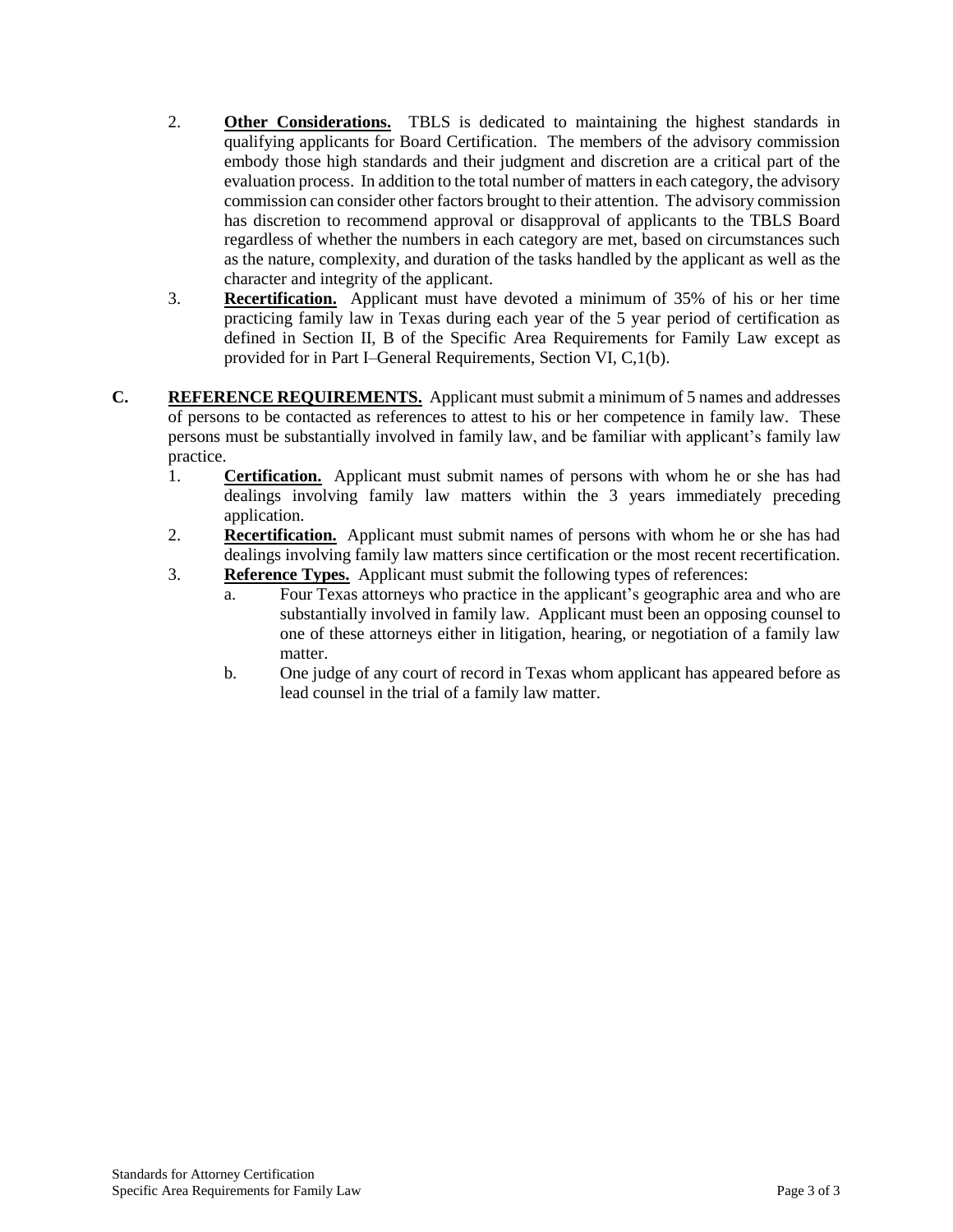# **TEXAS BOARD OF LEGAL SPECIALIZATION STANDARDS FOR ATTORNEY CERTIFICATION**

## **PART II SPECIFIC AREA REQUIREMENTS**

These are specific requirements that apply the specialty area listed below. The specific requirements include the definitions, substantial involvement, reference, and other certification and recertification requirements for the specialty area. You will also need to refer to the Standards for Attorney Certification, Part I – General Requirements for requirements that apply to all specialty areas.

### **SECTION VIII REAL ESTATE LAW**

*(Area ID: RC – Commercial Real Estate Law / Year Started: 1983) (Area ID: RF – Farm and Ranch Real Estate Law / Year Started: 1983) (Area ID: RR – Residential Real Estate Law / Year Started: 1983) (Area ID: RP – Property Owners Association Law / Year Started: 2017)*

#### **A. DEFINITIONS.**

- **Real Estate Law.** Real estate law is the rendering of advice and services concerning the laws applicable to land and the improvements and appurtenances (including air and subsurface estates) to land. It also includes the acquisition, transfer, development, financing and use of land; and includes without limitation, knowledge of the legal restrictions and constraints imposed privately and by local, state and federal governments upon land and the improvements to land.
- 2. **Specialization Subcategories.** Certification is available for 4 subcategories of real estate law defined below:
	- a. **Residential Real Estate Law.** Legal practice including advice and services in connection with the acquisition, ownership, leasing, financing, use, transfer and disposition of residential real property.
	- b. **Commercial Real Estate Law.** Legal practice involving advice and services in connection with the acquisition, ownership, leasing, financing, use, transfer and disposition of real property other than residential, farm, ranch, or oil, gas and mineral property.
	- c. **Farm and Ranch Real Estate Law.** Legal practice involving advice and services in connection with the acquisition, ownership, financing, use, transfer and disposition of farm and ranch property, including a basic knowledge of mineral rights.
	- d. **Property Owners Association Law.** Real property law practice involving advice and services in connection with common-interest developments, their mandatory-membership associations of real property owners, and the individual owners of real property in common-interest developments. **A common-interest development** is a real estate development with restrictive covenants that tie ownership of a unit or lot to membership in a property owners association to which the owners are obligated to pay assessments. Common-interest developments, such as condominiums and subdivisions, may have residential, nonresidential, or mixed uses. The property owners association typically maintains common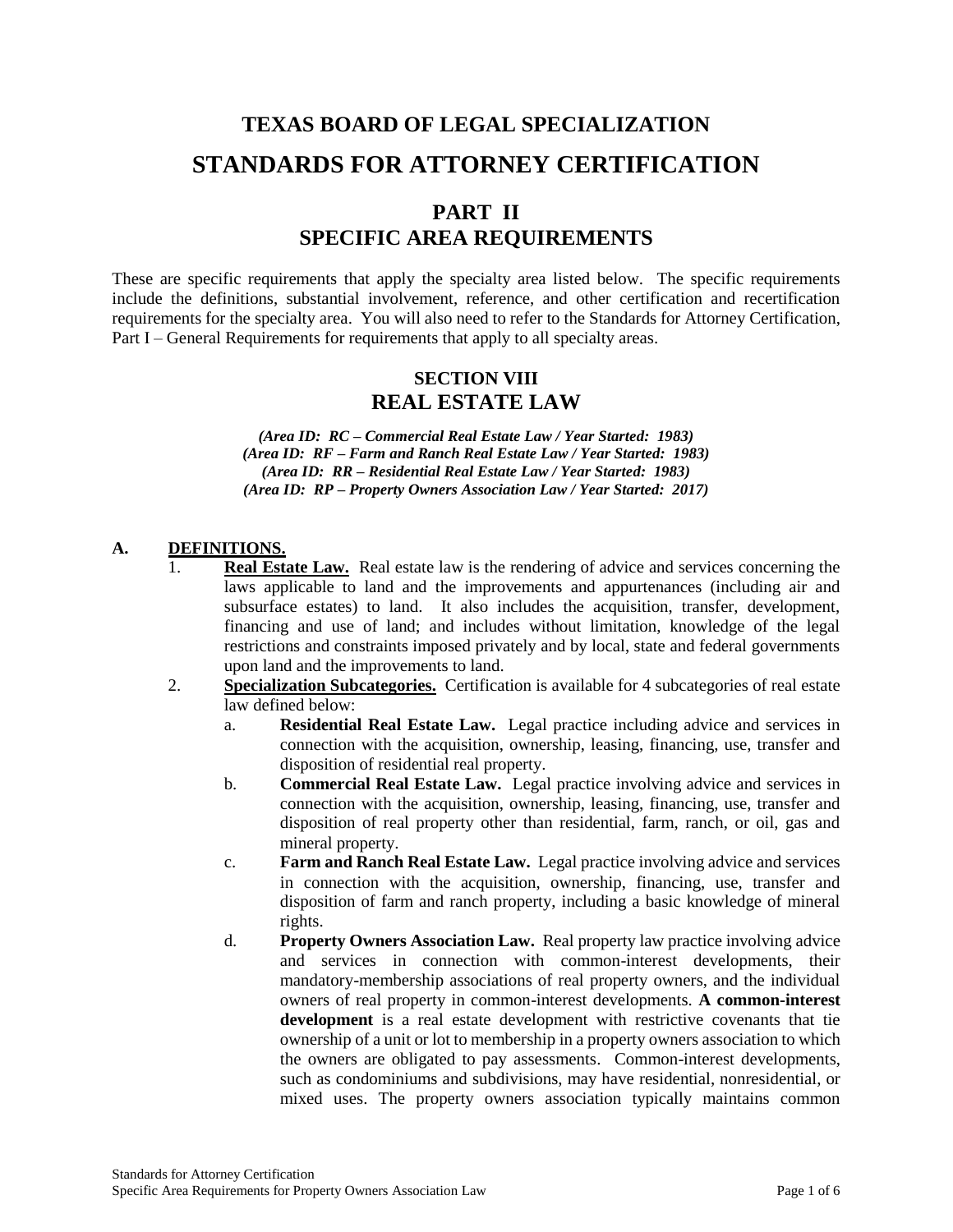property, provides services, and enforces restrictions burdening the common-interest development.

- **B. SUBSTANTIAL INVOLVEMENT.** Applicant must show substantial involvement and special competence in the specialization subcategory for which applying by providing such information as may be required by TBLS. Applicant may seek certification in one or more specialization subcategories of Texas real estate law.
	- 1. **Certification.**
		- a. Percentage of Involvement Requirement.
			- (1) Applicant must have devoted a minimum of 30% of his or her total time practicing Texas real estate law during each year of the 3 years immediately preceding application as defined in Section VIII, A, 1 of the Specific Area Requirements for Real Estate Law.
			- (2) In addition to devoting the minimum percentage of total time to Texas real estate law as indicated in Section VIII, B, 1, a (1) above, applicant must have devoted the required percentage of practice to each specialization subcategory of Texas real estate law in which certification is being sought.
				- a. **Residential Real Estate Law.** Twenty percent (20%) of applicant's total time must have been devoted to the practice of Texas residential real estate law during each year of the 3 years immediately preceding application as defined in Section VIII, A, 2(a) of the Specific Area Requirements for Real Estate Law.
				- b. **Commercial Real Estate Law.** Twenty percent (20%) of applicant's total time must have been devoted to the practice of Texas commercial real estate law during each year of the 3 years immediately preceding application as defined in Section VIII, A, 2(b) of the Specific Area Requirements for Real Estate Law.
				- c. **Farm and Ranch Real Estate Law.** Ten percent (10%) of applicant's total time must have been devoted to the practice of Texas farm and ranch real estate law during each year of the 3 years immediately preceding application as defined in Section VIII, A, 2(c) of the Specific Area Requirements for Real Estate Law.
				- d. **Property Owners Association Law.** Twenty (20%) of applicant's total time must have been devoted to the practice of Texas property owners association law during each year of the 3 years immediately preceding application as defined in Section VIII, A, 2(d) of the Specific Area Requirements for Real Estate Law.
			- b. Task Requirements. Applicant must provide information as required by TBLS concerning specific tasks he or she has performed in each specialization subcategory in which certification is being sought. In evaluating experience, TBLS may take into consideration the nature, complexity, and duration of the tasks handled by applicant.
				- (1) All applicants must submit a resume or job summary reflecting activities in real estate law for at least 5 years immediately preceding application.
				- (2) All applicants must list the number of matters handled in the categories listed below within the 3 years immediately preceding application for each specialization subcategory of Texas real estate law in which certification is being sought:
					- (a) Purchase and Sale,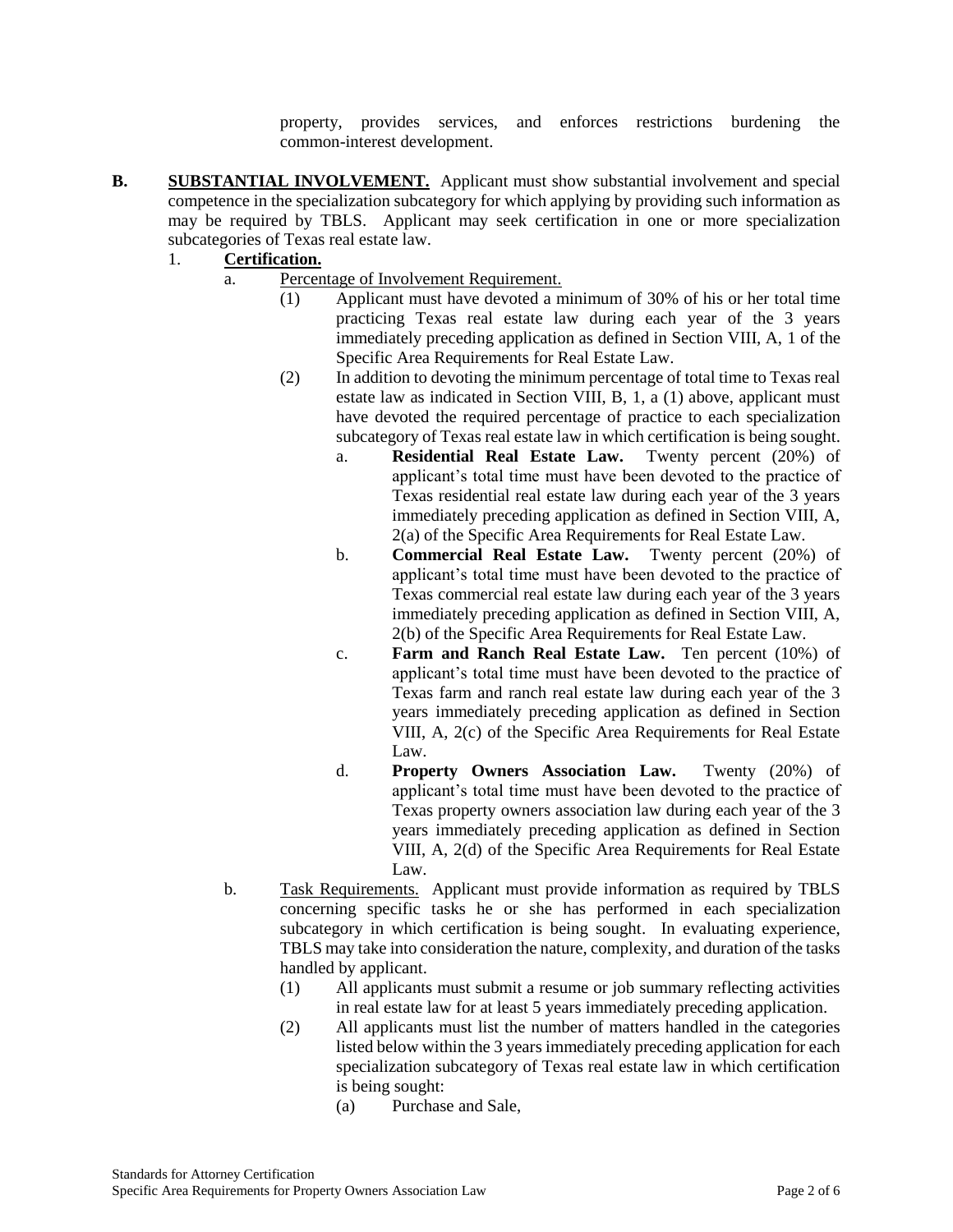- (b) Loan Transactions/Financing,
- (c) Equity Financing,
- (d) Government Agency Financing,
- (e) Construction and Development,
- (f) Easements, including Utility Easements,
- (g) Title Searches and Examinations,
- (h) Title Insurance,
- (i) Condemnation Matters,
- (j) Leases,
- (k) Landlord/Tenant Problems,
- (l) Foreclosures and Other Remedial Actions by Creditors,
- (m) Taxation Aspects of Real Estate Transactions,
- (n) Environmental and Land Use Matters,
- (o) Oil and Gas, and Other Mineral Matters,
- (p) Zoning, Restrictions, and Land Use Planning,
- (q) Subdivisions and Condominiums,
- (r) State and Federal Land Regulations,
- (s) Legislation,
- (t) Property Owners Associations, or
- (u) Other Real Estate Law Matters or Transactions.
- (3) **Applicants in Residential, Commercial, or Farm and Ranch Real Estate Law.** An applicant for certification in these specialization subcategories of Texas real estate law must also provide a detailed explanation that would clearly demonstrate substantial involvement within the 3 years immediately preceding application for each specialization subcategory of Texas real estate law in which certification is being sought.
- (4) (a) **Applicants in Property Owners Association Law.** Applicant must demonstrate a substantial breadth of experience in the practice of Property Owners Association Law. Typical activities in this specialty area include: (i) serving as counsel to property owners associations, their officers and directors, their members, and their managers on matters pertaining to the common-interest development and its governing association; (ii) drafting, amending, and interpreting documents that create and govern the development and its association; (iii) representing parties in assessment collection actions, enforcement of statutes and governing documents, and other litigation and dispute resolution relating to the common-interest development and its association; and (iv) serving as counsel to real estate developers in the creation of common-interest developments and property owners associations.

To demonstrate substantial breadth of experience, applicant must provide a written description of at least 20 substantive tasks or services performed by applicant in at least three of the categories listed below during each year of the 3 years immediately preceding application. The written description for each of the 60 or more substantive tasks or services must identify (i) the task category from the list below, (ii) when performed, and (iii) the type of client represented by applicant, such as owners, developers, lenders, property owners associations, association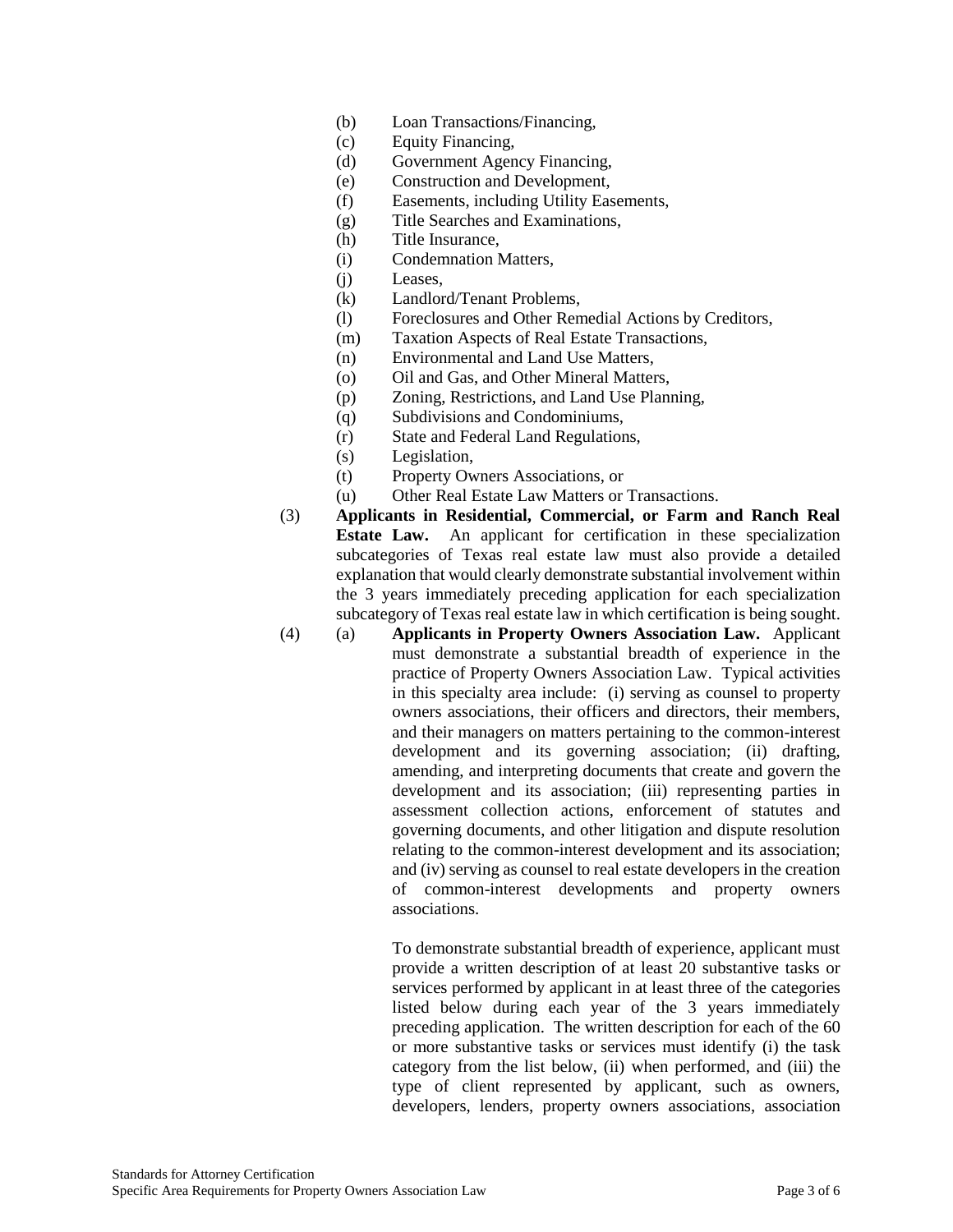officers and directors, association managers, or political subdivisions.

- 1. Documents. Draft, review, interpret, or amend development and governing documents pertaining to common interest developments and property owners associations.
- 2. Assessments. Issues pertaining to assessments, such as lien priorities, demands, payment plans, foreclosure, and redemption.
- 3. Rules. Issues pertaining to enforcement of rules and restrictions.
- 4. Contracts. Negotiating, enforcing, and terminating contracts to which property owners associations are party.
- 5. Entity. The creation, merger, or termination of property owners associations, and transfer of control from developer to owners.
- 6. Governance. Issues related to meetings, records, and elections of property owners associations.
- 7. Compliance. Compliance with applicable laws and governing documents.
- 8. Litigation. Serving as legal counsel or expert witness on issues of Property Owners Association Law (i) in a forum of alternate dispute resolution, such as mediation or arbitration, (ii) at a trial or on appeal, or (iii) in an administrative hearing.
- 9. Lending. Financing development or construction of the common interest development, mortgage financing on individual units or lots, borrowing by a property owners association.
- 10. Insurance. Dealing with insurance and bonds pertaining to a common interest development or property owners association.
- 11. Legislation. Drafting and negotiating proposed legislation specific to common interest developments and property owners association.
- 12. Education. Providing graduate school, law school, or continuing legal education in the field of Property Owners Association Law.
- 13. Any other substantive task or service that does not fit in any of the categories described above.
- (b) **Certification in Property Owners Association Law Without Examination.** An applicant for certification in this specialization subcategory of property owners association law who meets the following requirements may be eligible for certification without examination:
	- 1. has been licensed for 10 years,
	- 2. is currently certified by TBLS in residential real estate law or commercial real estate law,
	- 3. meets the minimum percent of practice for the specialization subcategory for each of the three years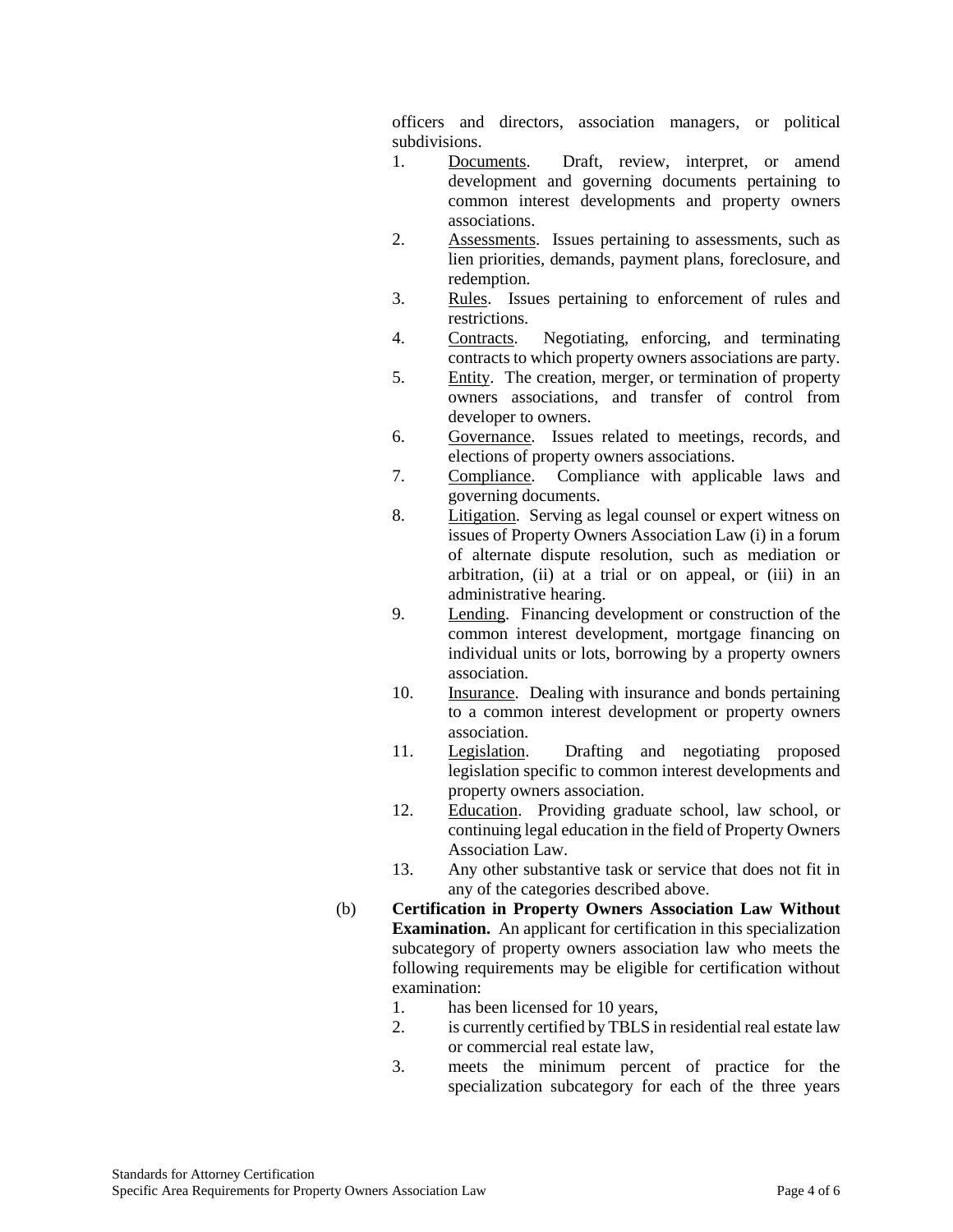immediately preceding application as set forth in Section VIII, B, 1, a, (2)d.

- 4. satisfies the task requirements for the specialization subcategory during the three years immediately preceding application as set forth in Section VIII, B, 1, b, (1)(2) and  $(4)(a)$ , and
- 5. applies for certification no later than 3 years after the effective date of this specialization subcategory.

#### 2. **Recertification.**

- a. Applicant must have devoted a minimum of 30% of his or her time practicing Texas real estate law during each year of the 5-year period of certification as defined in Section VIII, A, 1 of the Specific Area Requirements for Real Estate Law except as provided for in Part I–General Requirements, Section VI, C, 1(b).
- b. Applicant may seek recertification in one or more specialization subcategories of Texas real estate law. In addition to devoting the minimum percentage of total time to Texas real estate law as indicated in Section VIII, B, 2, a above, applicant must have devoted the required percentage of practice to each specialization subcategory in which recertification is being sought.
	- (1) **Residential Real Estate Law.** Twenty percent (20%) of applicant's total time must have been devoted to the practice of Texas residential real estate law during each year of the 5 year period of certification as defined in Section VIII, A, 2(a) of the Specific Area Requirements for Real Estate Law.
	- (2) **Commercial Real Estate Law.** Twenty percent (20%) of applicant's total time must have been devoted to the practice of Texas commercial real estate law during each year of the 5 year period of certification as defined in Section VIII, A, 2(b) of the Specific Area Requirements for Real Estate Law.
	- (3) **Farm and Ranch Real Estate Law.** Ten percent (10%) of applicant's total time must have been devoted to the practice of Texas farm and ranch real estate law during each year of the 5 year period of certification as defined in Section VIII, A, 2(c) of the Specific Area Requirements for Real Estate Law.
	- (4) **Property Owners Association Law.** Twenty percent (20%) of applicant's total time must have been devoted to the practice of Texas property owners association law during each year of the 5-year period of certification as defined in Section VIII, A, 2(d) of the Specific Area Requirements for Real Estate Law.
- **C. REFERENCE REQUIREMENTS.** Applicant must submit a minimum of 5 names and addresses of persons to be contacted as references to attest to his or her competence in the specialization subcategory of real estate law in which applicant is seeking certification or recertification.These persons must be substantially involved in the specialization subcategory of real estate law, and be familiar with applicant's practice in the specialization subcategory of real estate law.
	- 1. **Certification.** Applicant must submit names of persons with whom he or she has had dealings involving matters in the specialization subcategory of real estate law within the 3 years immediately preceding application.
	- 2. **Recertification.** Applicant must submit names of persons with whom he or she has had dealings involving matters in the specialization subcategory of real estate law since certification or the most recent recertification.
	- 3. **Reference Types.** Applicant must submit the names of 5 Texas attorneys who are